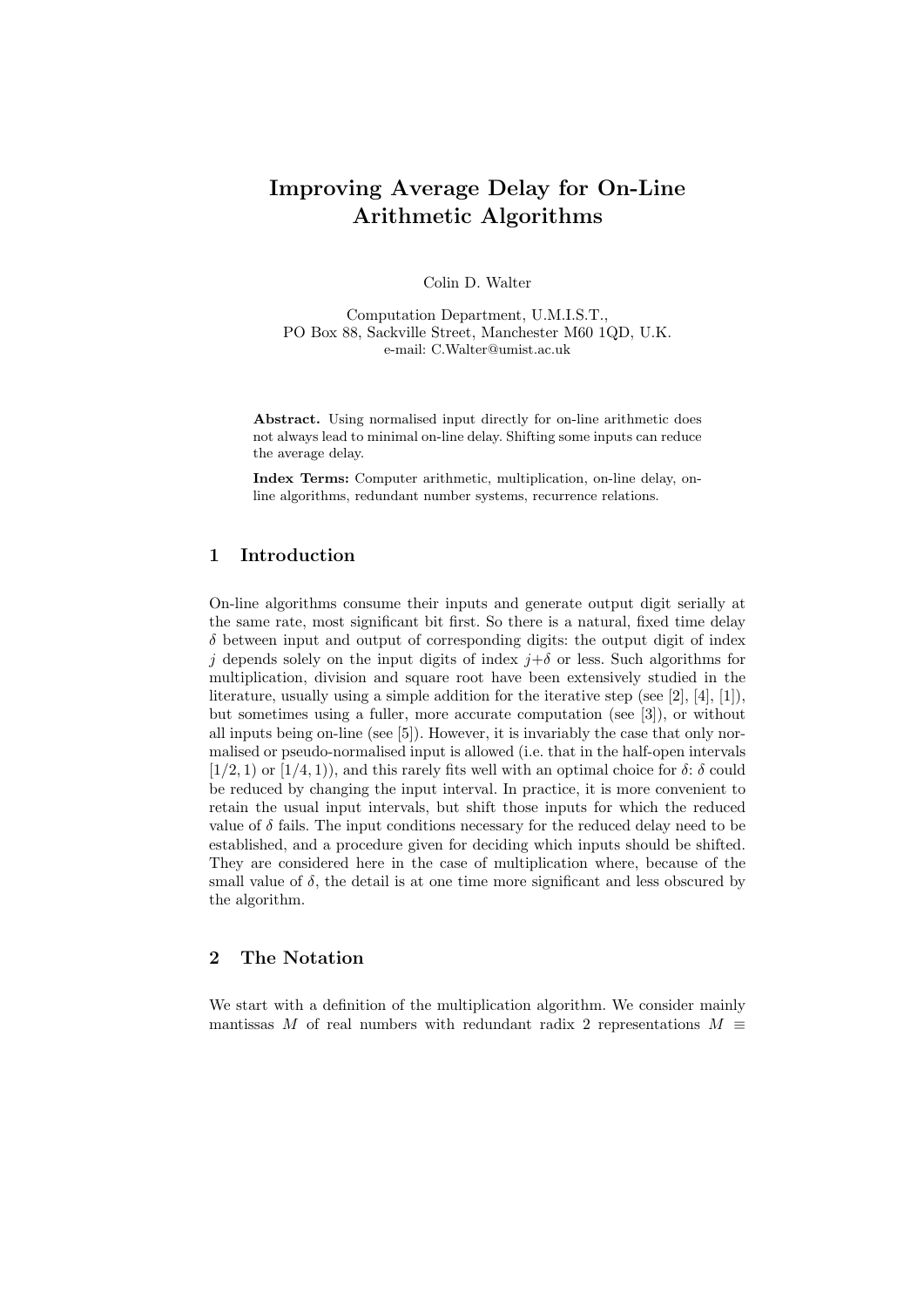$\sum_{t=1}^{\infty} m_t 2^{-t}$ , where the digit  $m_t$  lies in the signed digit set  $\{-1, 0, +1\}$ . At time  $j \geq 0$ , the first j digits provide inputs  $X[j] \equiv \sum_{t=1}^{j} x_t 2^{-t}$  and  $Y[j] \equiv \sum_{t=1}^{j} y_t 2^{-t}$ . The output digit  $p_{j-\delta}$  of the product P is formed using the scaled partial remainder

$$
W[j] = 2^{j} \{ X[j] \times Y[j] - P[j-1-\delta] \}
$$

which is calculated using the recurrence relation

$$
W[j+1] = 2W[j] + y_{j+1}X[j] + x_{j+1}Y[j] + 2^{-1-j}x_{j+1}y_{j+1} - 2^{1+\delta}p_{j-\delta}
$$

with initial value  $W[0] = 0$ . The digit  $p_{i-\delta}$  is chosen to minimise  $W[j]$  if it were included in its definition, but speed is gained by using just the approximation  $W[j]'$ , which is given by truncating all digits after that of index  $\varepsilon$ . So, for some fixed integer  $i$ , we define

$$
p_{j-\delta} = +1 \text{ if } 2^{\varepsilon} W[j]' \geq i
$$
  
0 if  $|2^{\varepsilon} W[j]' < i$   
-1 if  $2^{\varepsilon} W[j]' \leq -i$ 

It is fairly straightforward to show by induction on  $j$  that

$$
B[j] = 2^{1+\delta} - |X[j]| - |Y[j]| - 2^{-j}
$$

is a bound on the absolute value of  $W[j]$  for  $j > \delta$  when both

$$
2^{1-\varepsilon}i + 4 \le 2^{1+\delta}
$$
 and  

$$
2^{1-\varepsilon}(1-i) + 4 \le 0
$$

hold. This is optimally the case for  $\delta = 3$ ,  $\varepsilon = -1$  and  $i = 2$  or 3.

## 3 Input Bounds.

Redoing the proof of the algorithm for fixed  $\delta$ ,  $\varepsilon$  and i enables conditions on the inputs to be derived for which the algorithm will work. For the base case of the induction argument we require  $|W[\delta]| \leq |B[\delta]|$ . This certainly holds for  $|X| < 1$ and  $|Y| < 1$  since  $|X[t]| \leq 1 - 2^{-t}$  and  $|Y[t]| \leq 1 - 2^{-t}$  for all  $t \geq 0$ .

Now assume  $W[j] \leq B[j]$  where  $j \geq \delta$ . For convenience, suppose  $X > 0$ , Y > 0 and  $\varepsilon < \delta$ . The induction step for  $p_{j-\delta} = 1$  is easy to verify because the bounds  $B[j]$  are chosen precisely so that it does work. So suppose  $p_{j-\delta} = 0$ . As W[j] has at most j digits after the point,  $W[j]+2^{-j} \leq W[j]'+2^{-\varepsilon} \leq 2^{-\varepsilon}i$ . Hence, from the definition of  $W[j+1]$ ,

$$
W[j+1] \le 2^{1-\varepsilon}i - 2^{1-j} + X[j+1] + Y[j+1] - 2^{-1-j}
$$

which is at most  $B[i+1]$  when

$$
2^{1-\varepsilon}i + 2X + 2Y \le 2^{1+\delta}
$$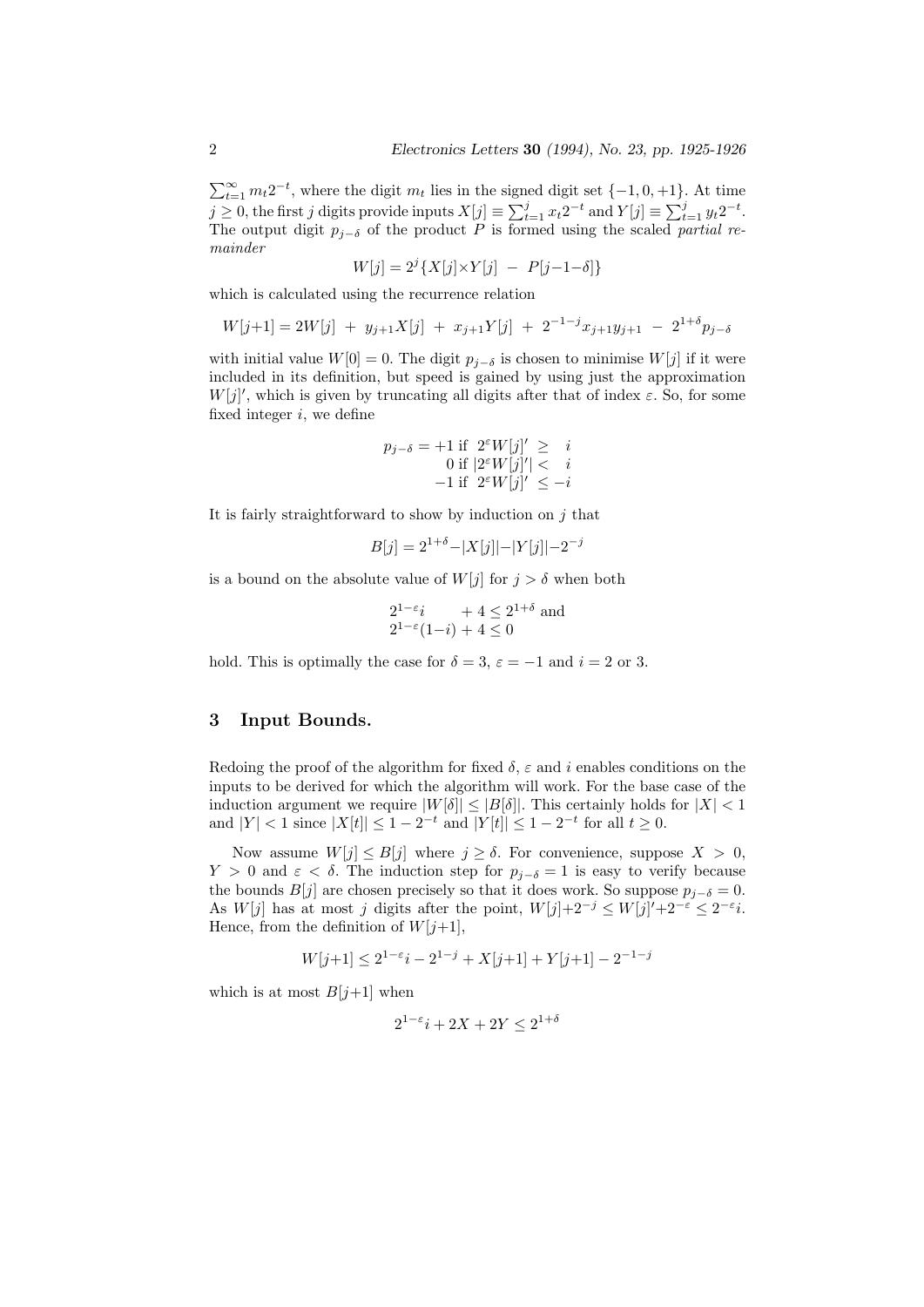Now suppose  $p_{j-\delta} = -1$ . Then,  $W[j]+2^{-j} \leq W[j]'+2^{-\epsilon} \leq 2^{-\epsilon}(1-i)$ , and so,

 $W[j+1] \leq 2^{1-\epsilon}(1-i) - 2^{1-j} + X[j+1] + Y[j+1] - 2^{-1-j} + 2^{1+\delta}$ 

This is at most  $B[j+1]$  if

 $2^{1-\epsilon}(1-i) + 2X + 2Y \leq 0$ 

Combining these two inequalities, we obtain convergence of the algorithm when

$$
|X| + |Y| \le \min\{2^{-\varepsilon}(i-1), 2^{\delta} - 2^{-\varepsilon}i\}
$$

Clearly, as  $|X|+|Y| < 2$ , this holds for the original choice of parameters.

#### 4 Fractional Delays

An improved delay is obtained by the choice  $\delta = 2$ ,  $\varepsilon = 1$  and  $i = 4$  or 5, for inputs satisfying  $|X|+|Y| < 3/2$ . If the multiplier receives normalised input, then over-large inputs must be shifted down until they are small enough to satisfy the initial conditions. A fractional average delay results which is an improvement on the earlier  $\delta = 3$ . The cost of this is i) not all output shows the same time delay, ii) the initial bound checking, and iii) the extra digit used in  $W'$  for computing the output digit.

Suppose the two inputs are uniformly and independently distributed over the interval  $[1/2, 1)$ . Half the inputs satisfy the bound and theoretically for them we could have just 2 cycles delay between input and output. For the other inputs, the larger input must be divided by 2 before the multiplication, resulting in 3 cycles delay. This apparently yields an improved average delay of 2.5 cycles. However, the exact test to see if the bound is met requires the examination of arbitrarily many digits, and so is not feasible since it must be completed before the output digits start to be generated. Thus any required action needs to be based on the first  $\delta$  input digits. Already  $x_1 = y_1 = 1$  because of the assumptions on the input range. Without looking at further digits, only when  $x_2 = y_2 = 0$ is the input bound now guaranteed. Otherwise, just in case, either input, say X, must be halved to guarantee the condition holds. This can be done without changing the already processed first digit by inserting  $\overline{1}$  for  $x_2$  and delaying the actual  $x_2$  and subsequent digits by one cycle. In consequence the output is generated one cycle later, i.e. as if  $\delta$  were 3. Three quarters of all inputs are delayed in this way by one cycle. But, overall, an improved average delay  $\delta$  of 2.75 is thus obtained.

#### 5 Conclusion.

We have shown how to reduce the average delay for on-line algorithms at minor hardware cost, illustrating the ideas using the example of multiplication.